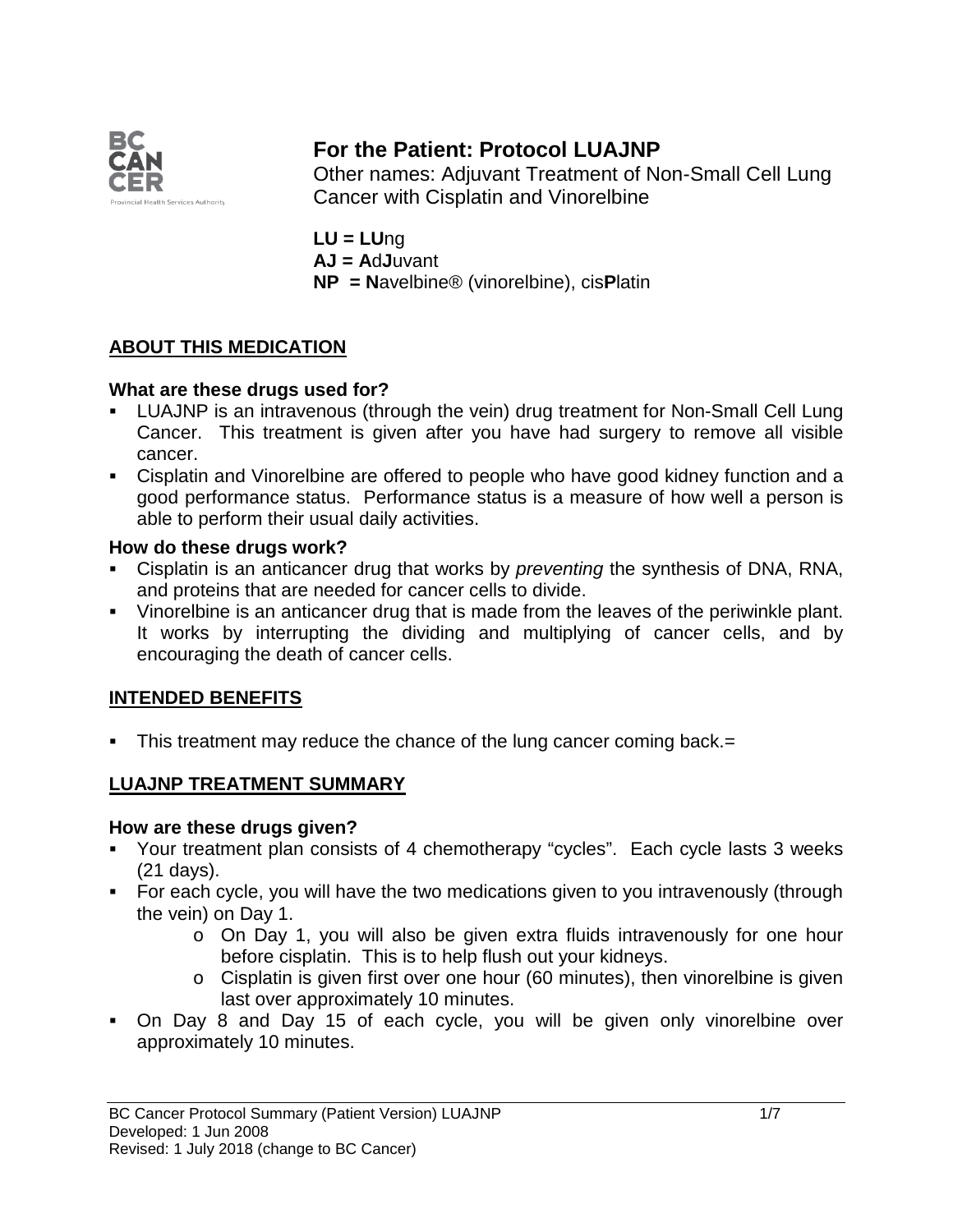#### **LUAJNP Treatment Protocol Start Date: \_\_\_\_\_\_\_\_\_\_\_\_\_\_\_\_\_\_**

#### **Cycle 1:**

| Day 1             | Day 2    | Day $3$  | Day 4    | Day 5    | Day $6$  | Day 7    |
|-------------------|----------|----------|----------|----------|----------|----------|
| <b>Blood Test</b> | No chemo | No chemo | No chemo | No chemo | No chemo | No chemo |
| Prehydration,     |          |          |          |          |          |          |
| Cisplatin and     |          |          |          |          |          |          |
| Vinorelbine       |          |          |          |          |          |          |
| Day $8$           | Day 9    | Day $10$ | Day 11   | Day 12   | Day 13   | Day 14   |
| <b>Blood Test</b> | No chemo | No chemo | No chemo | No chemo | No chemo | No chemo |
| Vinorelbine       |          |          |          |          |          |          |
| Day 15            | Day 16   | Day 17   | Day 18   | Day 19   | Day 20   | Day 21   |
| <b>Blood Test</b> | No chemo | No chemo | No chemo | No chemo | No chemo | No chemo |
| Vinorelbine       |          |          |          |          |          |          |

### **This 21-day cycle will repeat 3 more times**

#### **What will happen when I get my drugs?**

- A blood test is done within one month of starting treatment.
- A blood test is also done before Day 1, Day 8, and Day 15 of each cycle.
- Your very first treatment will take longer than other treatments because a nurse will be reviewing the possible side effects of your chemotherapy plan and how to manage them. *It is a good idea to bring someone with you to your first chemotherapy appointment*.
- The dose and timing of your chemotherapy may be changed based on your blood counts and/or other side effects. It is not uncommon for the Day 15 treatment to be skipped because of a low white blood cell count.
- You will be given a prescription for anti-nausea medications (to be filled at your regular pharmacy). Please bring your anti-nausea medications with you to each treatment. Your nurse will tell you when to take the anti-nausea medication. You may also need to take your anti-nausea medications at home after therapy. It is easier to prevent nausea than to treat it once it happens, so follow directions closely.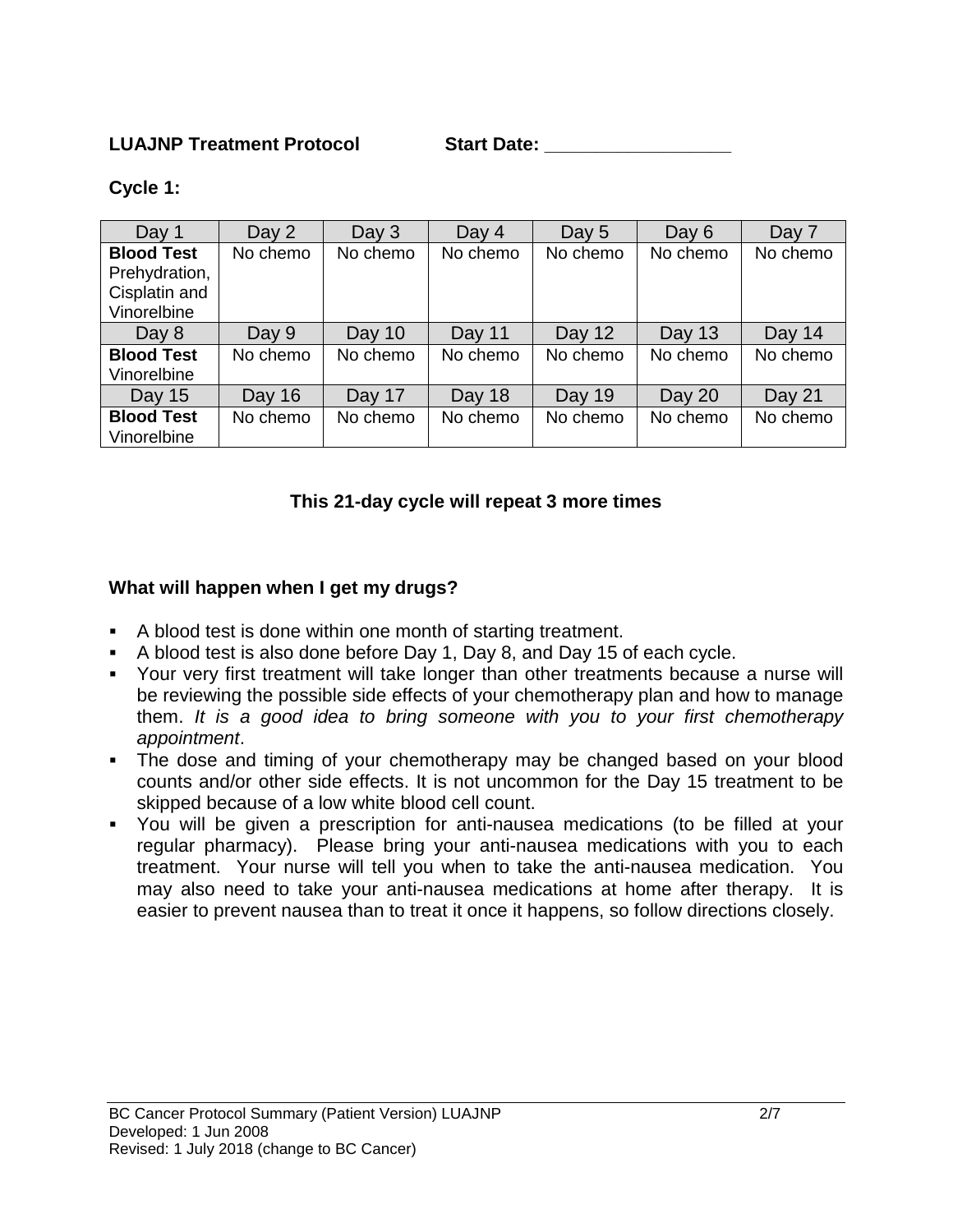# **SIDE EFFECTS AND WHAT TO DO ABOUT THEM**

### **Are there any risks?**

 Unexpected and unlikely side effects can occur with any drug treatment. The ones listed in the following chart(s) are particularly important for you to be aware of.

| <b>SERIOUS SIDE EFFECTS</b>                                                                                                                                                                                                                                                                                       | How common            | <b>MANAGEMENT</b>                                                                                                                                                                                                                                                                                                                                                                                                                                             |
|-------------------------------------------------------------------------------------------------------------------------------------------------------------------------------------------------------------------------------------------------------------------------------------------------------------------|-----------------------|---------------------------------------------------------------------------------------------------------------------------------------------------------------------------------------------------------------------------------------------------------------------------------------------------------------------------------------------------------------------------------------------------------------------------------------------------------------|
| Your white blood cells may<br>decrease 7-10 days after your<br>treatment. They usually return<br>to normal after your last<br>treatment. White blood cells<br>protect your body by fighting<br>bacteria (germs) that cause<br>infection. When they are low,<br>you are at greater risk of<br>having an infection. | is it?<br>Very common | To help prevent infection:<br>Wash your hands often and<br>always after using the bathroom.<br>Take care of your skin and<br>$\bullet$<br>mouth by gently washing<br>regularly.<br>Avoid crowds and people who<br>$\bullet$<br>are sick.<br>Call your doctor <i>immediately</i> at<br>$\bullet$<br>the first sign of an <i>infection</i><br>such as fever (over 100°F or<br>38°C by an oral thermometer),<br>chills, cough or burning when<br>you pass urine. |
| Your platelets may decrease<br>during or after your treatment<br>They will return to normal after<br>your last treatment. Platelets<br>help to make your blood clot<br>when you hurt yourself. You<br>may bruise or bleed more<br>easily than usual.                                                              | Common                | To help prevent bleeding problems:<br>Try not to bruise, cut or burn<br>yourself.<br>Clean your nose by blowing<br>$\bullet$<br>gently, do not pick your nose.<br>Avoid constipation.<br>Avoid taking ASA (eg: ASPIRIN®)<br>or Ibuprofen (eg: ADVIL®), unless<br>prescribed by your doctor.                                                                                                                                                                   |
| Allergic reactions may rarely<br>occur. Signs of an allergic<br>reaction are dizziness,<br>confusion and<br>wheezing/difficulty breathing.<br>This reaction can occur<br>immediately or several hours<br>after receiving cisplatin, or<br>after many doses of cisplatin.                                          | Rare                  | Tell your nurse if this happens while<br>you are receiving cisplatin. Go to<br>your local Emergency Room<br>immediately if this happens after<br>you leave the clinic.                                                                                                                                                                                                                                                                                        |
| Cisplatin & Vinorelbine burn if<br>they leak under the skin.                                                                                                                                                                                                                                                      | Very rare             | Tell your nurse <i>immediately</i> if you<br>feel burning, stinging, or any other<br>change while the drugs are being<br>given.                                                                                                                                                                                                                                                                                                                               |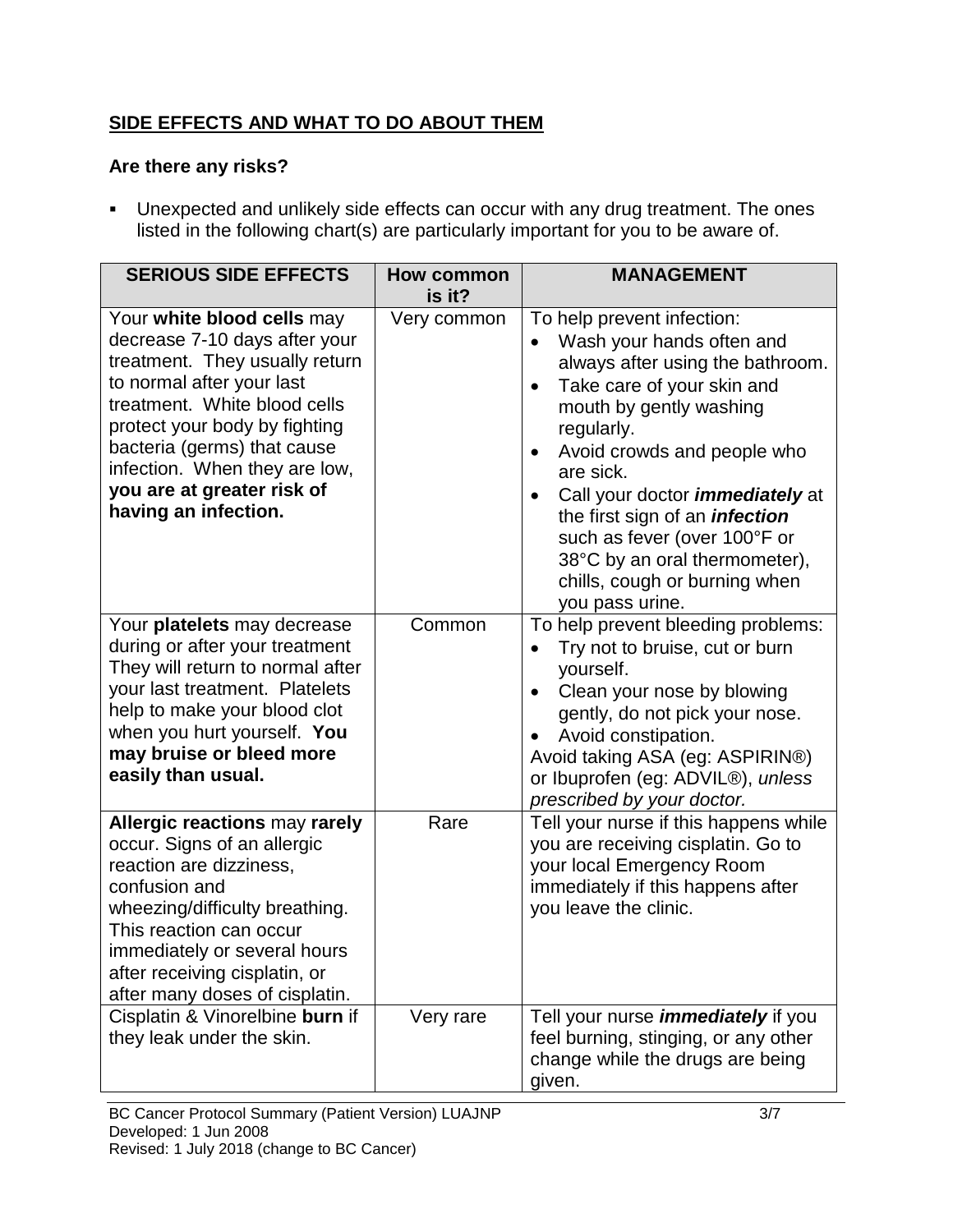| <b>OTHER SIDE EFFECTS</b>                                                           | <b>How Common</b><br>Is It? | <b>MANAGEMENT</b>                                                                                                                                                                                                                                                                                                                                                                                                                                                                                                     |
|-------------------------------------------------------------------------------------|-----------------------------|-----------------------------------------------------------------------------------------------------------------------------------------------------------------------------------------------------------------------------------------------------------------------------------------------------------------------------------------------------------------------------------------------------------------------------------------------------------------------------------------------------------------------|
|                                                                                     |                             |                                                                                                                                                                                                                                                                                                                                                                                                                                                                                                                       |
| Nausea and vomiting may<br>occur after your treatment and<br>may last for 24 hours. | Very Common                 | You will be given a prescription for<br>antinausea drug(s) to take before<br>your chemotherapy treatment<br>and/or at home. It is easier to<br>prevent nausea than to treat it once<br>it has happened, so follow<br>directions closely.<br>Drink plenty of liquids.<br>$\bullet$<br>Eat and drink often in small<br>$\bullet$<br>amounts.<br>Try the ideas in "Food Choices<br>to Control Nausea".<br>Be sure to let your doctor know if<br>you have nausea or vomiting later<br>than 24 hours after your treatment. |
| <b>Constipation or diarrhea may</b><br>occur.                                       | Common                      | To help constipation:<br>Exercise if you can.<br>$\bullet$<br>Drink plenty of liquids (8 cups a<br>$\bullet$<br>day).<br>Try ideas in "Suggestions for<br>Dealing with Constipation".<br>To help diarrhea:<br>Drink plenty of liquids.<br>$\bullet$<br>Eat and drink often in small<br>amounts.<br>Avoid high fibre foods as<br>$\bullet$<br>outlined in "Food Ideas to Help<br>with Diarrhea during<br>Chemotherapy".                                                                                                |
| Tiredness or lack of energy<br>may occur.                                           | Common                      | Do not drive a car or operate<br>$\bullet$<br>machinery if you are feeling<br>tired.<br>Try the ideas in "Your Bank of<br><b>Energy Savings: How People</b><br>with Cancer can Handle<br>Fatigue".                                                                                                                                                                                                                                                                                                                    |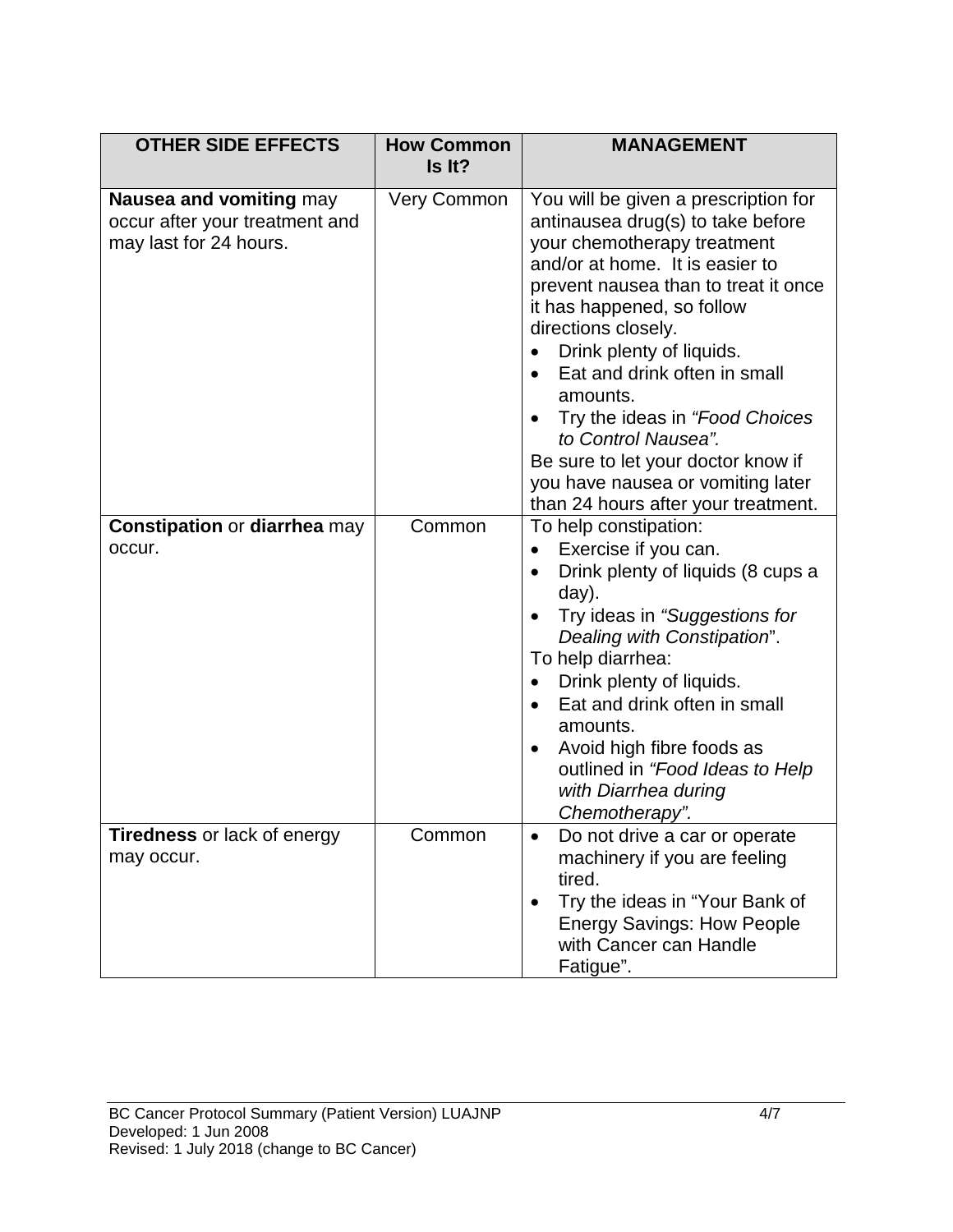| <b>OTHER SIDE EFFECTS</b>                                                                                                                                                                                 | <b>How Common</b><br>Is It? | <b>MANAGEMENT</b>                                                                                                                                                                                                                                                                                                                                                                                                                                                                                   |
|-----------------------------------------------------------------------------------------------------------------------------------------------------------------------------------------------------------|-----------------------------|-----------------------------------------------------------------------------------------------------------------------------------------------------------------------------------------------------------------------------------------------------------------------------------------------------------------------------------------------------------------------------------------------------------------------------------------------------------------------------------------------------|
| Pain or tenderness may occur<br>where the needle was placed<br>within 1-2 days after treatment.<br>This may extend all the way up<br>the arm. Sometimes pain may<br>occur where the cancer is<br>located. | Common                      | Apply warm compresses or soak<br>$\bullet$<br>in warm water for 15-20 minutes<br>several times a day.<br>For pain, take acetaminophen<br>$\bullet$<br>(eg: TYLENOL <sup>®</sup> ).<br>See your doctor if the pain<br>continues to bother you.                                                                                                                                                                                                                                                       |
| <b>Numbness or tingling of the</b><br>fingers or toes may occur.<br>This will slowly return to<br>normal once your treatments<br>are over. This may take<br>several months.                               | Common                      | Be careful when handling items<br>that are sharp, hot or cold.<br>Tell your doctor at your next<br>visit, especially if you<br>have<br>trouble with buttons, writing or<br>picking up small objects.                                                                                                                                                                                                                                                                                                |
| Hair loss sometimes occurs. If<br>there is hair loss, your hair will<br>grow back once you stop<br>treatment. Colour and texture<br>may change.                                                           | Uncommon                    | Use a gentle shampoo and soft<br>$\bullet$<br>brush.<br>Care should be taken with use<br>of hair spray, bleaches, dyes<br>and perms.                                                                                                                                                                                                                                                                                                                                                                |
| Fever may occur shortly after<br>treatment with vinorelbine.<br>Fever should last no more than<br>24 hours.                                                                                               | Uncommon                    | Take acetaminophen (eg:<br>$\bullet$<br>TYLENOL <sup>®</sup> ) every 3-4 hours.<br>Fever which occurs more than<br>$\bullet$<br>48 hours after treatment may be<br>the sign of an infection. See<br>details above.                                                                                                                                                                                                                                                                                  |
| Sore mouth may occur a few<br>days after treatment. Mouth<br>sores can occur on the tongue,<br>the sides of the mouth or in the<br>throat. Mouth sores or<br>bleeding gums can lead to an<br>infection.   | Rare                        | Brush your teeth gently after<br>$\bullet$<br>eating and at bedtime with a<br>very soft toothbrush. If your<br>gums bleed, use gauze instead<br>of a brush. Use baking soda<br>instead of toothpaste.<br>Make a mouthwash with $\frac{1}{2}$<br>$\bullet$<br>teaspoon baking soda or salt in<br>1 cup warm water and rinse<br>several times a day.<br>Try soft, bland foods like<br>puddings, milkshakes and<br>cream soups.<br>Avoid spicy, crunchy or acidic<br>food, and very hot or cold foods. |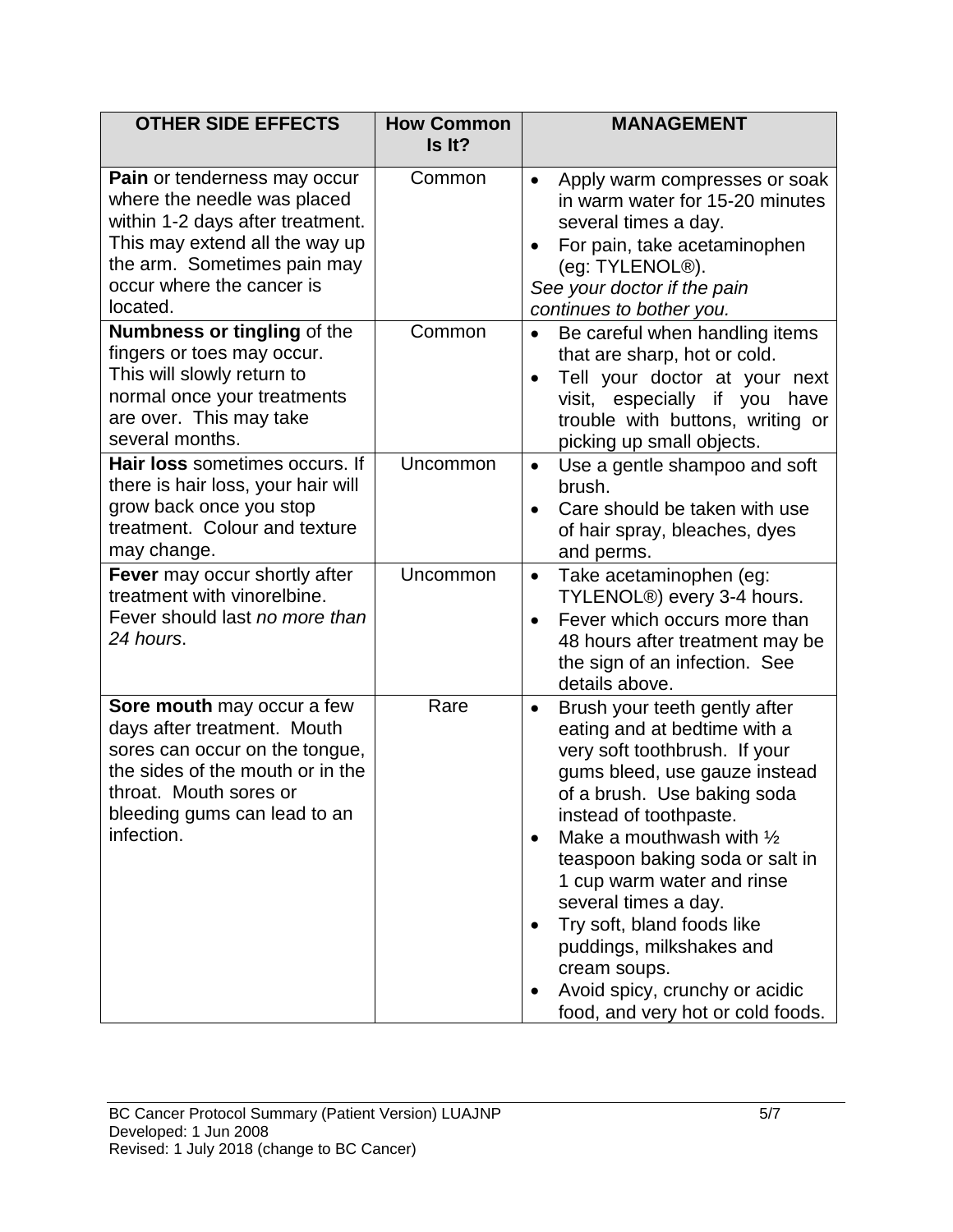# **INSTRUCTIONS FOR THE PATIENT**

### **What other drugs can interact with LUAJNP?**

 Other drugs such as aminoglycoside antibiotics (tobramycin, vancomycin), ethacrynic acid (EDECRIN®), furosemide (LASIX®), phenytoin (DILANTIN®), or pyridoxine (Vitamin B6) may interact with LUAJNP. Tell your doctor if you are taking these or any other drugs as you may need extra blood tests, your dose may need to be changed or the drug(s) may need to be held for a few days. Check with your doctor or pharmacist before you start taking any new drugs.

### **Other things to know:**

- The drinking of alcohol (in small amounts) does not appear to affect the safety or usefulness of LUAJNP.
- LUAJNP may cause sterility in men and menopause in women. If you plan to have children, discuss this with your doctor before being treated.
- LUAJNP may damage sperm and may harm the baby if used during pregnancy. It is best to use *birth control* while you are undergoing treatment. Tell your doctor right away if you or your partner becomes pregnant. Do not breast feed during treatment.
- Tell all doctors or dentists you see that you are being treated with cisplatin and vinorelbine before you receive treatment of any form.

# **SEE YOUR DOCTOR OR GET EMERGENCY HELP IMMEDIATELY IF YOU HAVE:**

- Signs of an **infection** such as fever (over 100°F or 38°C by an oral thermometer); chills, cough, pain or burning when you pass urine.
- Signs of a **stroke** such as sudden onset of: severe headache, eyesight changes, slurred speech, loss of coordination, weakness or numbness in arm or leg,.
- Signs of **bleeding problems** such as black, tarry stools; blood in urine; pinpoint red spots on skin.
- Signs of an **allergic reaction** (rare) soon after a treatment including dizziness, fast heart beat, face swelling or breathing problems.
- Signs of a **blood clot** such as tenderness or hardness over a vein, calf swelling and tenderness, sudden onset of cough, chest pain or shortness of breath.
- Signs of **heart problems** such as fast or uneven heartbeat.
- **Seizures** or **loss of consciousness**.

### **SEE YOUR DOCTOR AS SOON AS POSSIBLE (DURING OFFICE HOURS) IF YOU HAVE:**

- **Muscle weakness**.
- Signs of **kidney problems** such as lower back or side pain, swelling of feet or lower legs.
- Uncontrolled **nausea** or **vomiting**.
- Signs of **anemia** such as unusual tiredness or weakness.